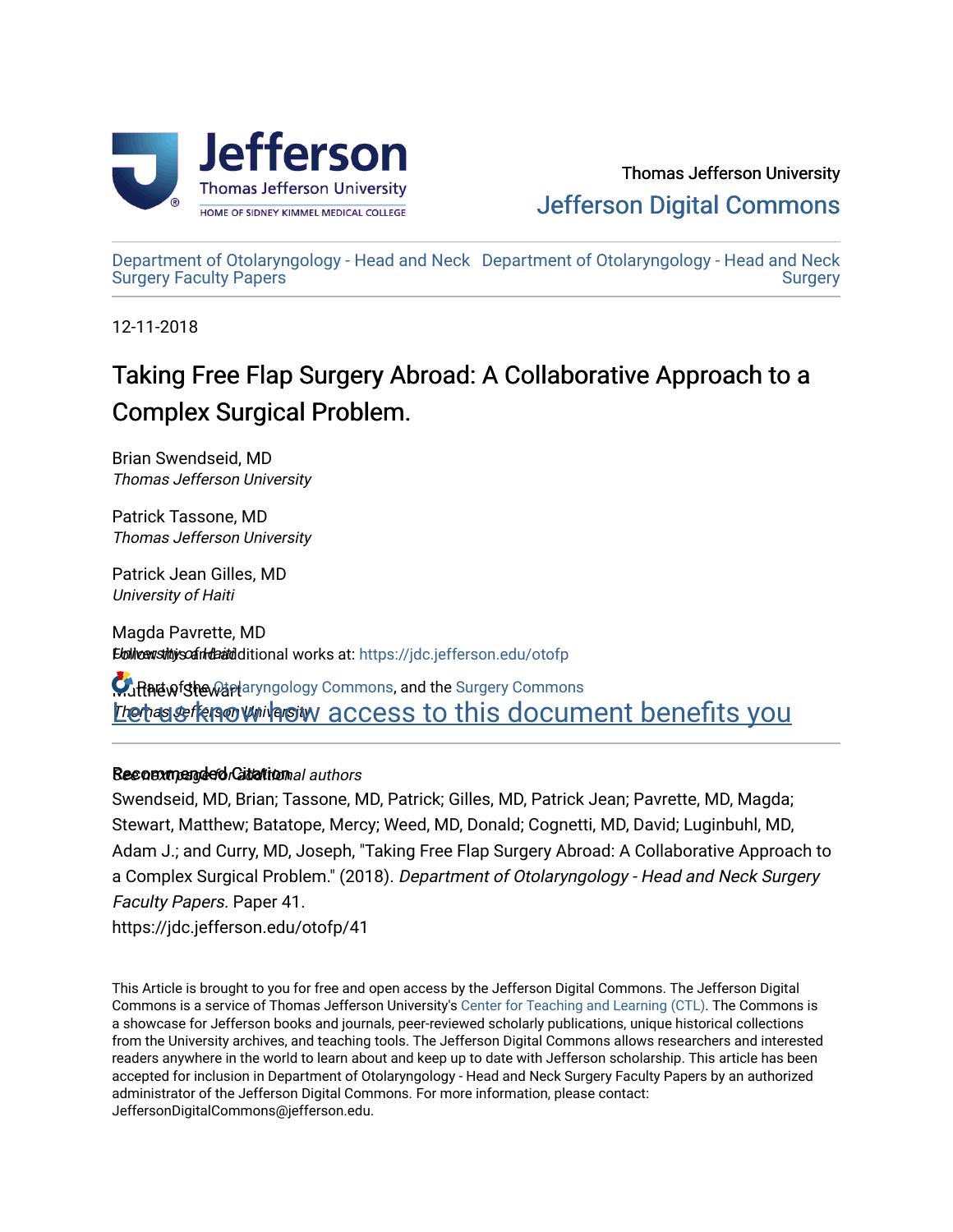## Authors

Brian Swendseid, MD; Patrick Tassone, MD; Patrick Jean Gilles, MD; Magda Pavrette, MD; Matthew Stewart; Mercy Batatope; Donald Weed, MD; David Cognetti, MD; Adam J. Luginbuhl, MD; and Joseph Curry, MD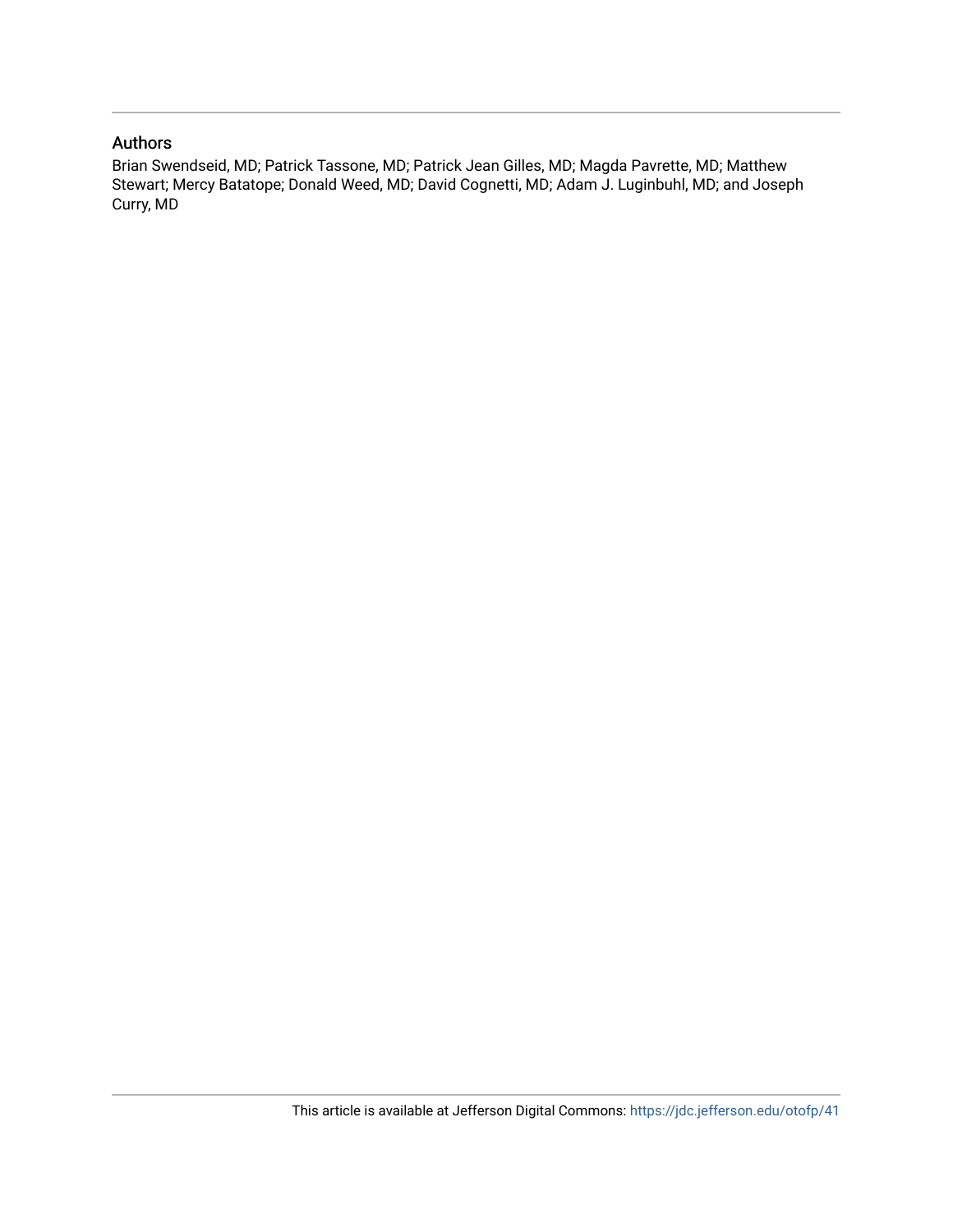Title: Taking Free Flap Surgery Abroad: A Collaborative approach to a complex surgical problem

Corresponding author: Brian Swendseid, MD 925 Chestnut St, 7<sup>th</sup> Floor Philadelphia, PA 19107 Brian.swendseid@jefferson.edu 215-955-6760

Authors: Brian Swendseid MD<sup>1</sup> Patrick Tassone,  $MD<sup>1</sup>$ Patrick Jean Gilles, MD<sup>2</sup> Magda Pavrette, MD<sup>2</sup> Matthew Stewart<sup>3</sup> Mercy Babatope<sup>3</sup> Donald Weed,  $MD<sup>4</sup>$ David Cognetti, MD<sup>1</sup> Adam Luginbuhl,  $MD<sup>1</sup>$ Joseph Curry,  $MD<sup>1</sup>$ 

Author Affiliations

- 1. Department of Otolaryngology Head & Neck Surgery Thomas Jefferson University, Philadelphia, PA
- 2. University of Haiti, Port-Au-Prince, Haiti
- 3. Sidney Kimmel Medical College, Philadelphia, PA
- 4. Department of Otolaryngology Head & Neck Surgery University of Miami, Miami, FL

Conflicts of Interest: none Funding disclosure: none Keywords: surgical outreach, free tissue transfer, surgical outreach, Haiti

This manuscript was presented as an oral presentation at the AAO-HNSF 2017 Annual Meeting.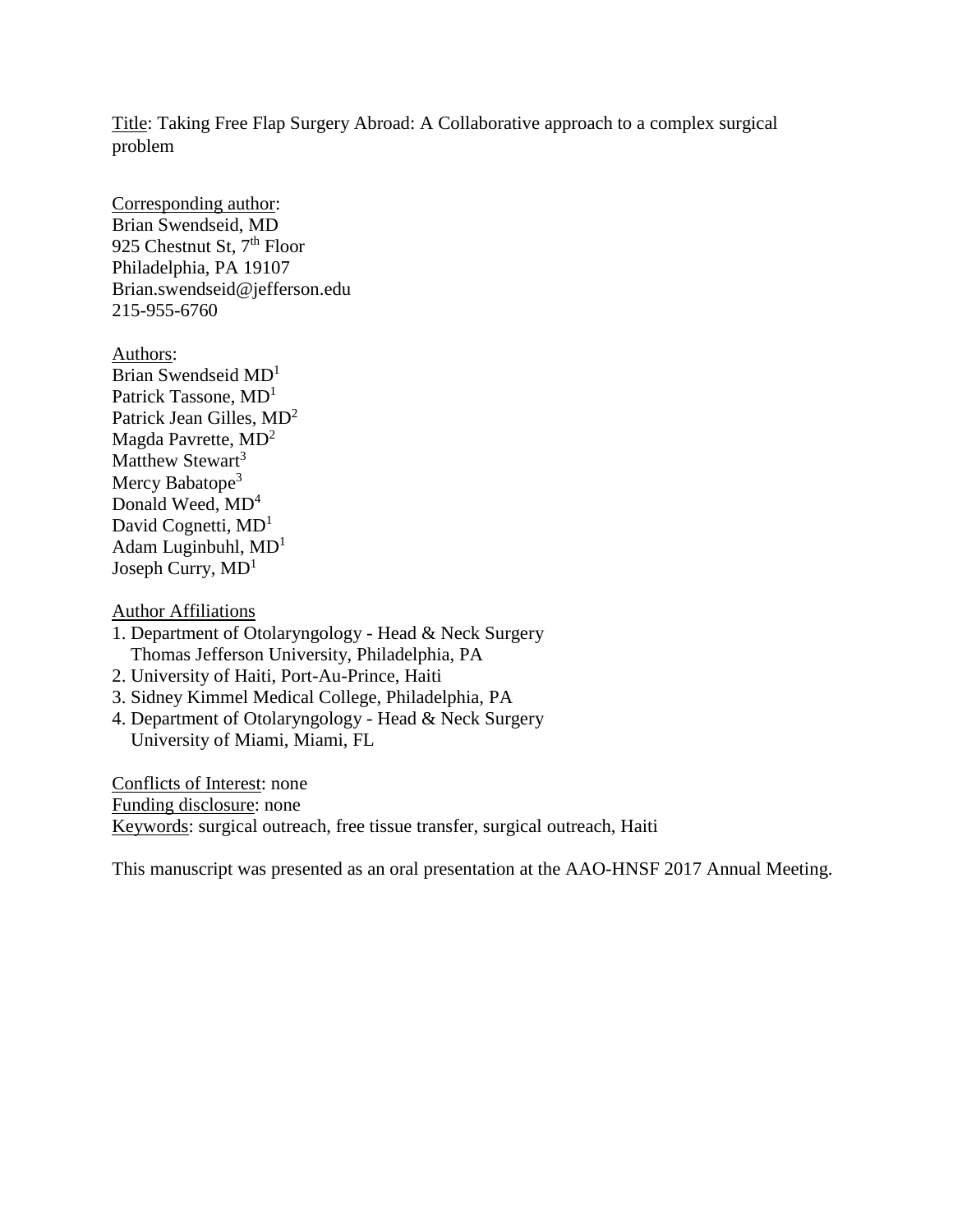## **Abstract**

Accessibility to healthcare, especially complex surgical care, represents one of the major healthcare disparities in developing countries. While surgical teams may be willing to travel to these areas to help address these needs, there are many logistical and ethical dilemmas inherent in this pursuit. We reviewed our approach to the establishment of the team-based surgical outreach program, wherein we perform head and neck free-tissue transfer surgery in Haiti. We describe the challenges encountered in the delivery of surgical care as well as ethical dilemmas relevant to surgical outreach trips, highlighting an approach reliant on strong local cooperation. Despite the obstacles in place, our experience shows that free-flap surgery can be successfully and ethically performed in these areas of great need.

## **Identifying a need for specialized care and training**

Haiti is the most underserved nation in the Western Hemisphere.1 Our group initially travelled to Haiti in 2014 to provide otolaryngologic care to a remote hospital. Through that effort, we met Dr. Jean Gilles, a surgeon who identified an opportunity for free tissue transfer to reconstruct patients with head and neck tumors, a treatment currently unavailable in Haiti, and expressed a clear desire for specialty education. Several groups have successfully performed free flap surgery outreach trips abroad.<sup>2,3</sup> Therefore, our combined head and neck reconstructive team, including members from the University of Haiti, Thomas Jefferson University, and the University of Miami assessed the feasibility of free flap surgery in Haiti.

Major operations in Haiti present many significant challenges: few hospitals have infrastructure for complex surgical care, local support staff are often unfamiliar with such surgeries, equipment and materials are scarce, and adequate follow-up is difficult to provide. Moreover, even under the best circumstances at high-volume US centers, free tissue transfer is challenging and resource intensive. Free tissue transfers frequently have operative times over 6 hours, an average cost for surgical and aftercare of \$36,000-\$80,000 per patient<sup>4</sup>, and failure rates are not zero.<sup>5-8</sup> However, there are advantages to the development of a local program for such a procedure: it allows for patients to be treated near home, provides training to local teams, and can be accomplished at a lower cost.

Our collaborative team relies on the University of Haiti clinicians to identify patients who would most benefit. Our group identified large benign mandibular and maxillary tumors, such as ameloblastomas, as prime candidates for several reasons. First, they occur in younger patients with high functional status who are likely to tolerate surgery well. Second, their benign pathology can be effectively treated with surgery alone. This is important given Haiti's lack of available adjuvant radiation therapy. Third, patients with mandibular tumors often do not present to a specialist until tumors are quite large, causing significant oral dysphagia, as well as severe disfigurement and social isolation. This impacts patient's ability to work and hence induces economic pressure for already marginalized individuals. Finally, these patients have great potential to benefit from free tissue transfer. Complete tumor resection offers high likelihood of cure, but without reconstruction, significant functional and aesthetic deficits occur. For larger tumors, the functional and aesthetic advantage of vascularized bony reconstruction greatly exceeds plate reconstruction or non-vascularized reconstruction. Based on this, the potential benefit to the individual patient and physician community merited the utilization of resources.

**Delivery of Care**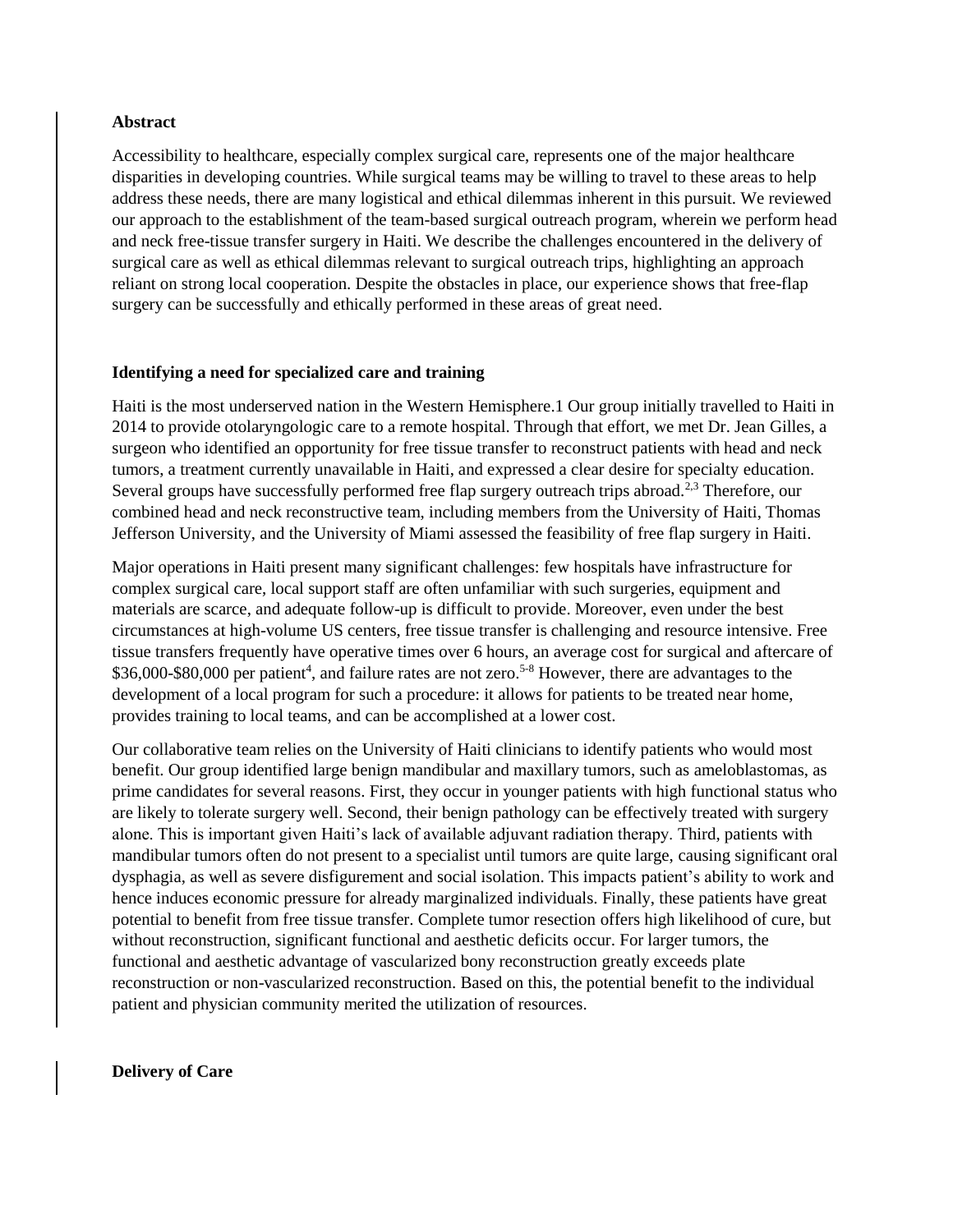We assessed the local environment to determine how to best deliver operative and postoperative care. We partnered with a hospital and organization with operating room facilities and a postoperative care unit with space to house our team. Our surgical team collaborated with the a highly experienced University of Haiti anesthesia team organized by Dr. Magda Pavrette. Such partnerships are critical for identification of need, triage, effective communication, and continuity of care.

Medications for surgery and anesthesia were either obtained locally through St Luc's hospital or donated by our home institutions. Surgical instruments were brought by our surgical team. This required careful planning to ensure that all necessary instrumentation was functional and avoid having to abort a partially completed procedure. We use a checklist system and planned redundancy, especially for any instrumentation likely to fail (eg, electric drills and saws). Power supply and reliability of local machinery such as autoclaves varies and redundancy avoids delays from system failure. Given the weight and fragile nature of an operating microscope, we performed microvascular anastomosis with loupe magnification. Although loupe magnification has less magnification than an operative microscope, it has a long-standing record of efficacy.

At our institution, many patients who undergo a mandibular free flap reconstruction also undergo temporary tracheostomy for airway protection. However, tracheotomy requires specialized nursing care and can place additional demands on local providers. In many of the patients we care for in Haiti, we have been able to manage the airway postoperatively with nasal trumpets, bypassing oral obstruction and simplifying postoperative nursing care. Additionally, opioid analgesia in the postoperative setting is minimized. It is our practice to use ketoroloac, an intravenous non-steroidal anti-inflammatory drug, to avoid risks of respiratory suppression.

#### **Post-surgical care:**

As our travelling team's time in Haiti for each trip is finite, patient post-surgical care and follow-up is largely in the hands of the local providers. This again highlights the critical need for adequate communication, coordination and collaboration between teams and providers. We employed a gradually escalated model where few complex procedures were completed on our first trip to focus more education and surgical preparation. Furthermore, we planned for additional days of observation prior to departure. To address the possibility of delayed complications, we developed protocols for plans of management as well as open lines of communication for postoperative questions via phone and email with the host team.

#### **Conclusion:**

Establishing a surgical outreach program to perform free-flap surgery abroad has been a highly rewarding experience with many challenges requiring creative solutions. Our experience has made it clear that a team-based model that relies heavily on collaboration with local health care providers is an effective method to ensure that the appropriate patient health needs are being addressed, facilitates preoperative selection, surgical and postsurgical care. Moreover, this allows for exchange of knowledge and expertise between local and travelling teams, strengthening education and partnerships.